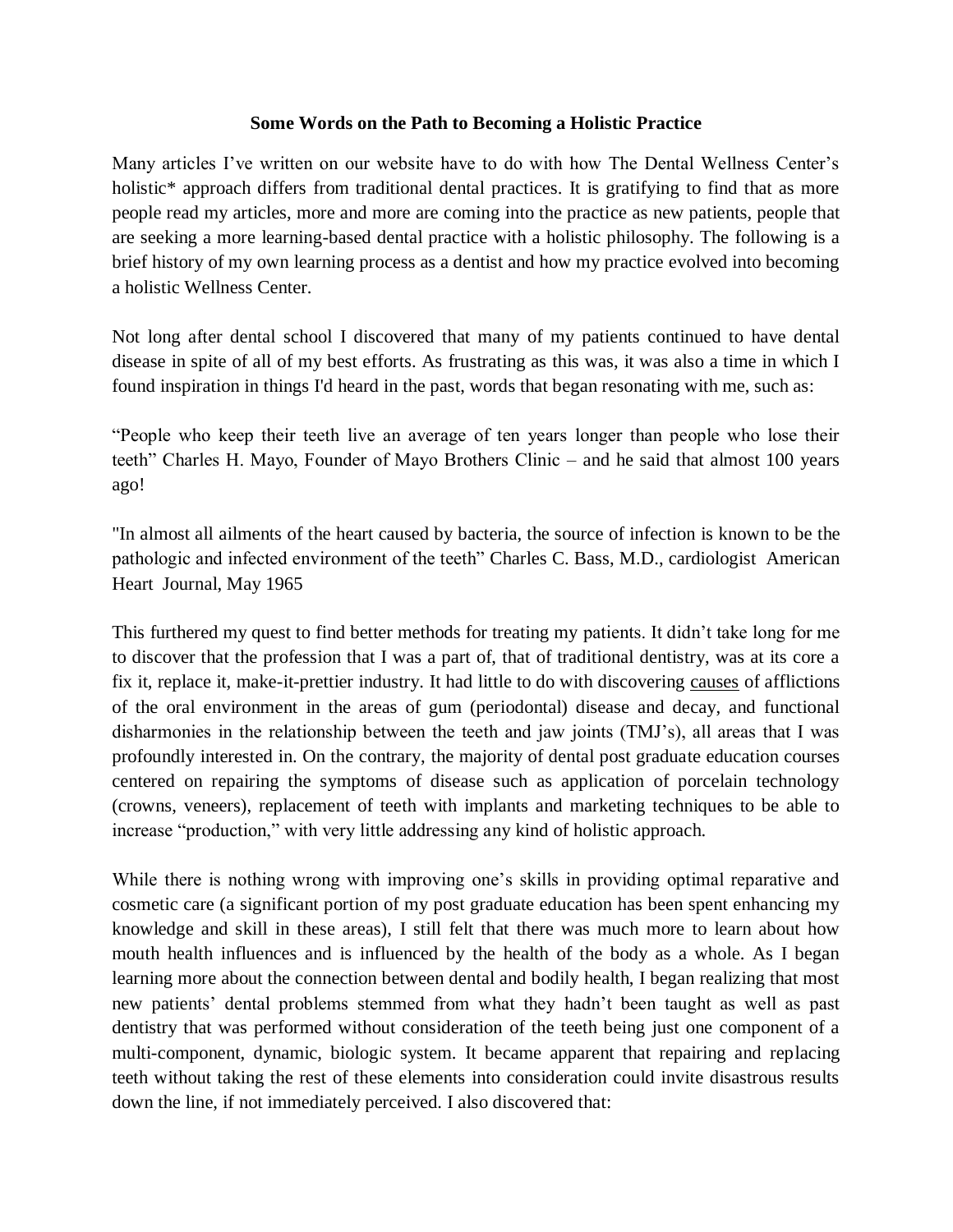Most people's teeth are not in exact alignment with the jaw joints. With some who are adaptable, this may never be a problem. Others, however, have resultant signs and symptoms such as tooth wear, migraines, head, neck and shoulder pain and aren't aware of the teeth-jaw joint misalignment and its relationship to these conditions.

Eight out of ten new patients have some form of gum disease and only one out of ten has ever had their gums measured for pockets and inflammation (a basic procedure that we learned in dental school). I have found that only one in five that have been measured understands the significance of this very basic assessment, because it hasn't been adequately explained to them.

Only one in fifty patients has had a dentist or hygienist have them actually demonstrate their selfcare procedures to determine if they are being effective.

Although many of my new patients have heard about the connection between sick gums and bodily health, I've found none as yet who have been given adequate information about this connection and its' importance.

The above discoveries are what led me away from traditional dentistry and towards my dream of creating the Dental Wellness Center, which has as its central mission the educating of patients about their oral system to such a degree that they can make informed choices about its future  $-a$ far cry from simply recommending cleanings, crowns and cosmetics.

This was not done in a day, however, as I had to first learn more about the mouth-body connection before imparting it to my patients, and there were very few good mentors out there for guidance along the way. As well, changing from a traditional drill/fill/bill mentality as learned in dental school to a more holistic, educational process that involves teaching and mutual participation, carried with it some very unique challenges. There were no boilerplate systems out there by which to model this holistic, health-centered paradigm. New systems needed to be developed; the physical environment needed to be modified to accommodate the learning process; like-minded personnel needed to be found and trained. The transition from telling and treating a passive patient to developing an actual relationship with them that supports a learning process was a huge learning curve for me, as I'm sure it was also for my patients that experienced it. You see, dentists are not selected for dental school based on their teaching ability nor are they trained within school to be teachers. This is something that I had to develop within myself as a dentist, and it marked a big turning point in my own personal and professional growth.

Several years ago I gave a presentation to a group of holistic medical providers from the Holistic Medical Association. The heading of their purpose statement was, "The Holistic Medical Association v*iews the patient as being ultimately responsible for his/her well-being."* This of